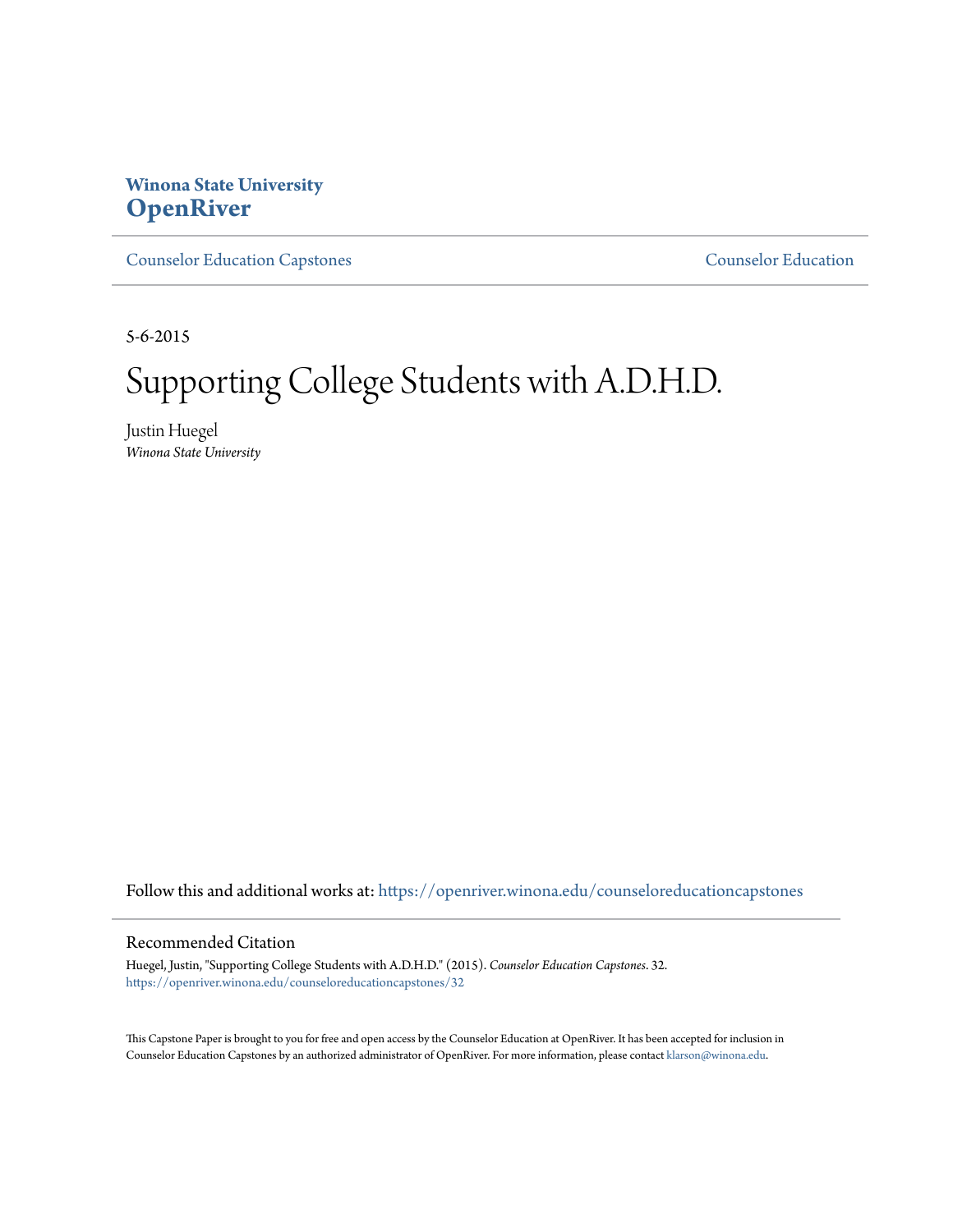Supporting College Students with A.D.H.D.

## Justin Huegel

A Capstone Project submitted in partial fulfillment of the

Requirements for the Master of Science Degree in

Professional Development at

Winona State University

Spring, 2015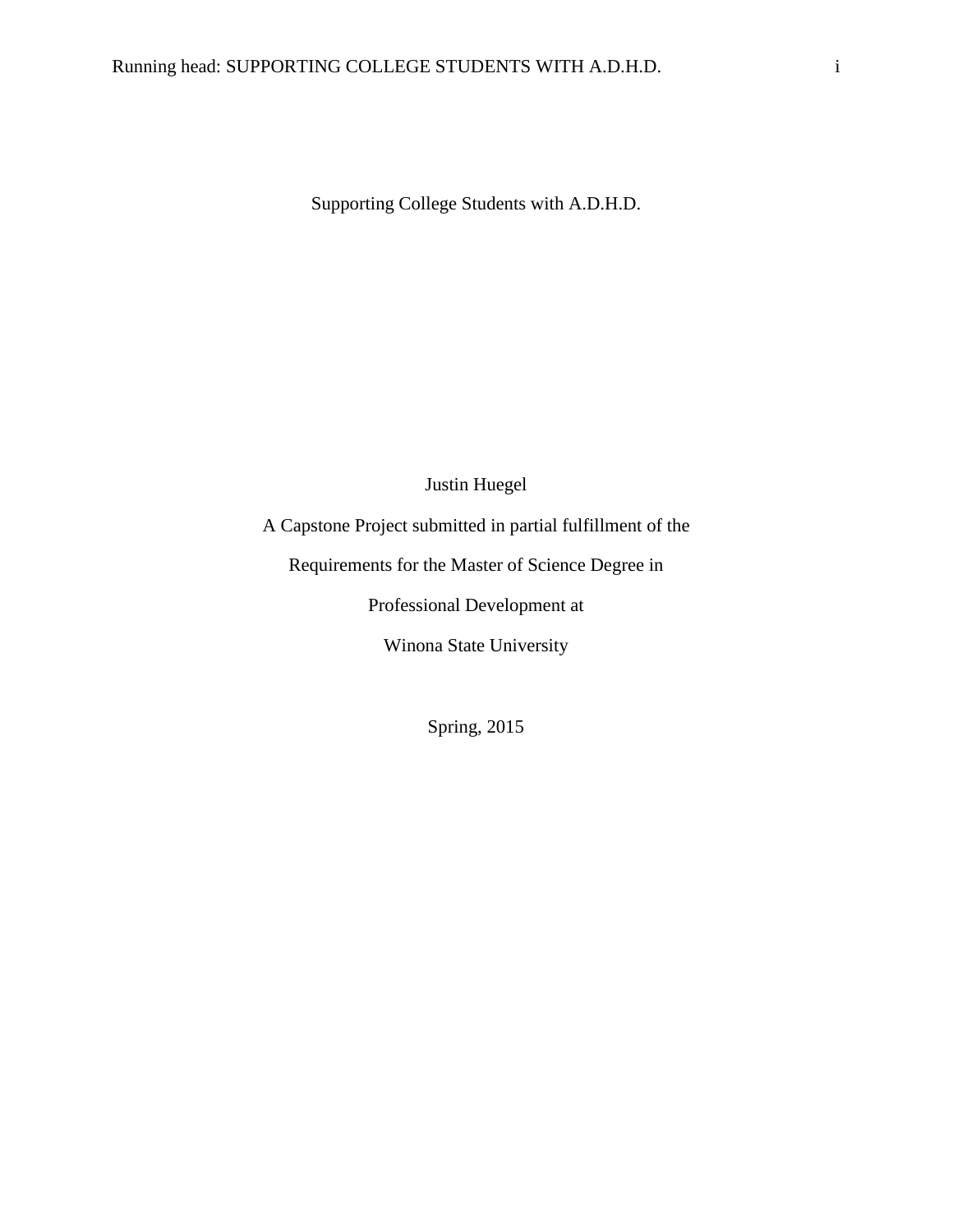Winona State University

College of Education

Counselor Education Department

CERTIFICATE OF APPROVAL

## CAPSTONE PROJECT

\_\_\_\_\_\_\_\_\_\_\_\_\_\_\_\_\_\_\_

\_\_\_\_\_\_\_\_\_\_\_\_\_\_\_\_\_\_\_\_\_\_\_\_\_\_

Supporting College Students with A.D.H.D.

This is to certify that the Capstone Project of

Justin Huegel

Has been approved by the faculty advisor and the CE 695 – Capstone Project

Course Instructor in partial fulfillment of the requirements for the

Master of Science Degree in

Professional Development

Capstone Project Supervisor: Dawnette Cigrand, Ph.D.

Approval Date: May 6, 2015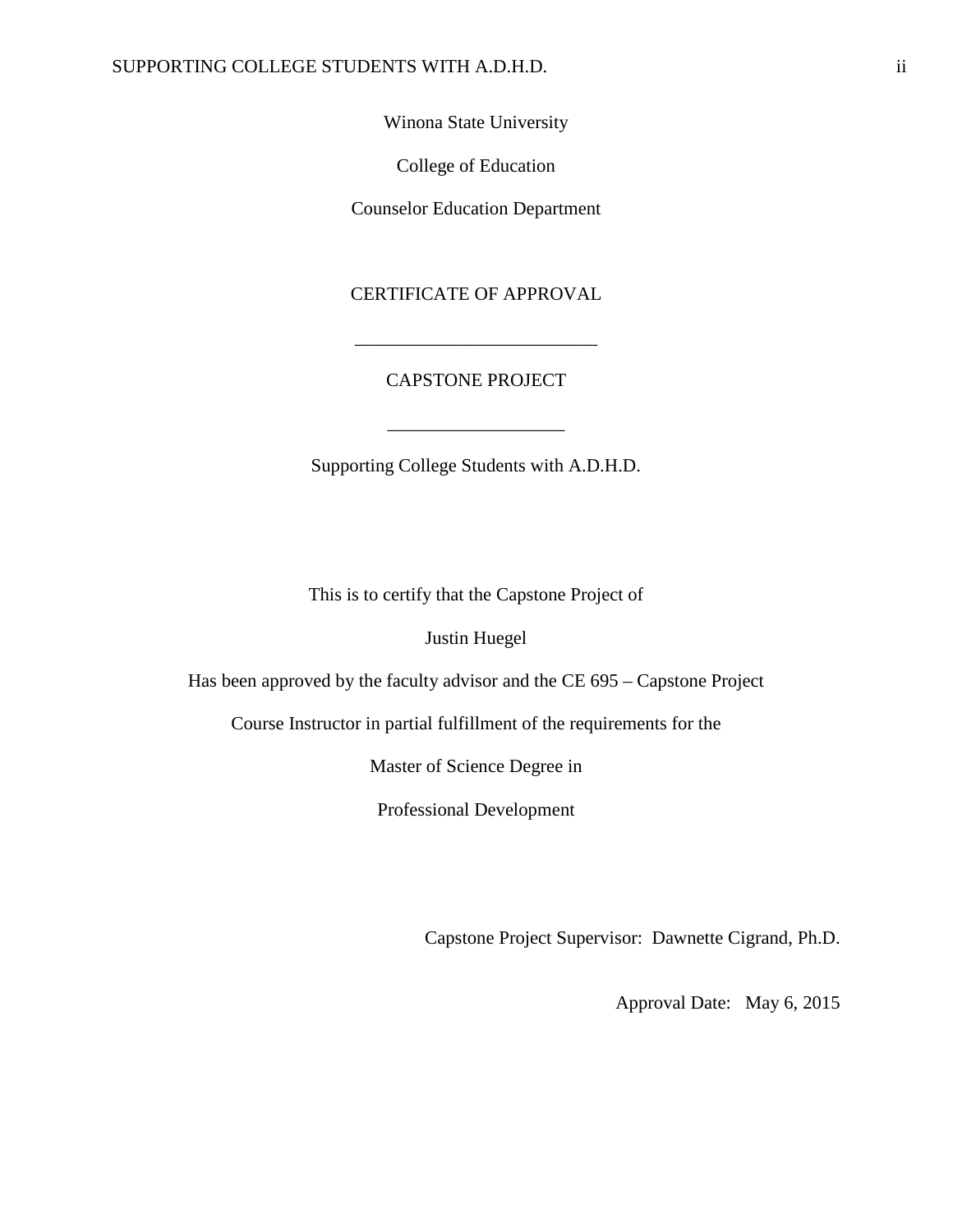## Abstract

Attention-deficit/hyperactivity disorder (ADHD) negatively affects individuals in many aspects of life from childhood through adulthood, via invisible yet profound ways, through deficits in executive, social, and emotional functioning. This paper gives special consideration to the unique needs, challenges, and experiences of college students with ADHD, to inform university student support staff, counselors, and other advocates of college students of best practices and resources available to the ADHD population. The purpose of this paper is to clarify the experience of college students with ADHD and to offer tools to the professionals who support them. Particularly, this paper explains: 1) features of the disorder, 2) specific components of executive functioning and their importance, 3) social and emotional difficulties, and 4) specific supports to meet the challenges of this group of college students.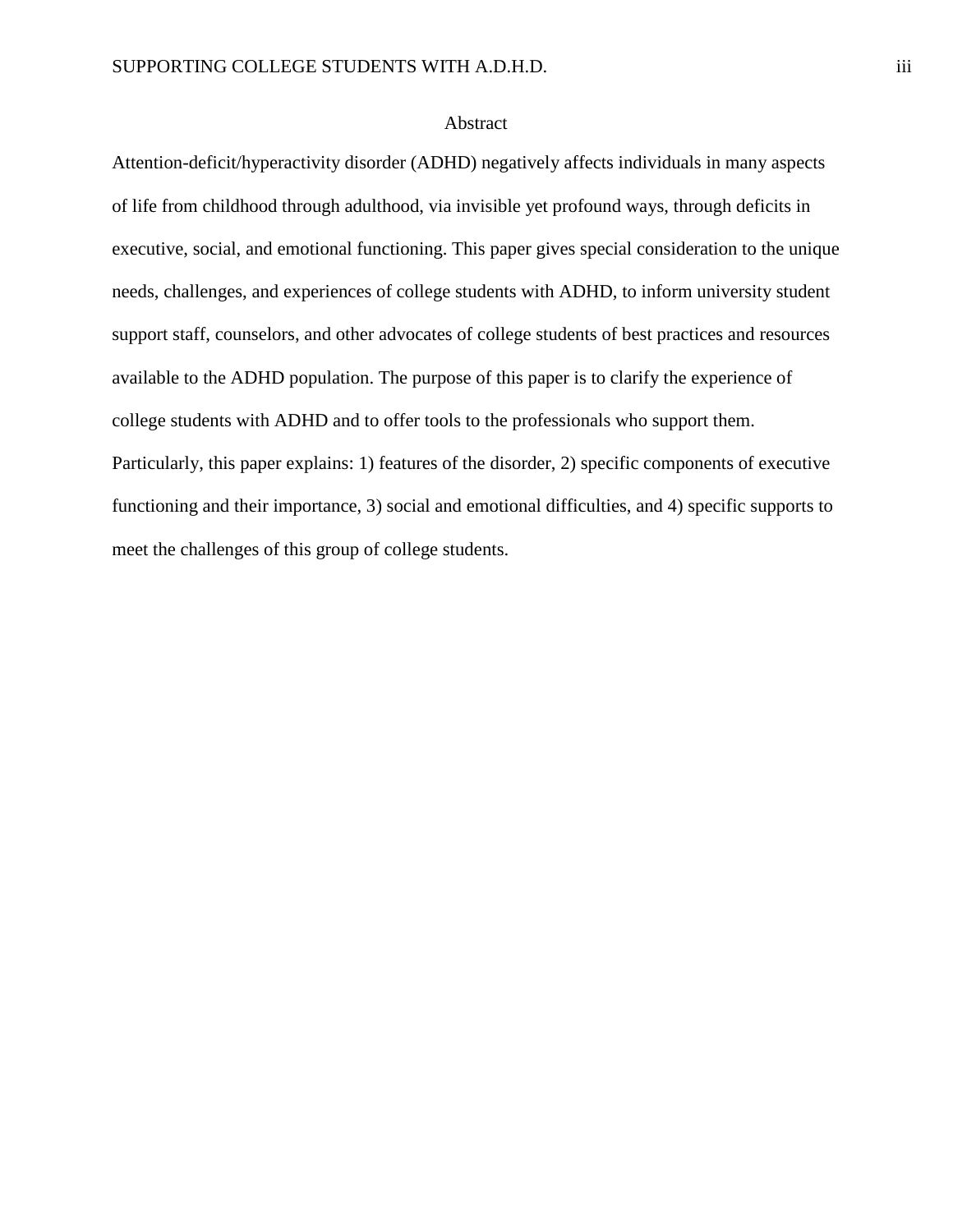# SUPPORTING COLLEGE STUDENTS WITH A.D.H.D.

## Contents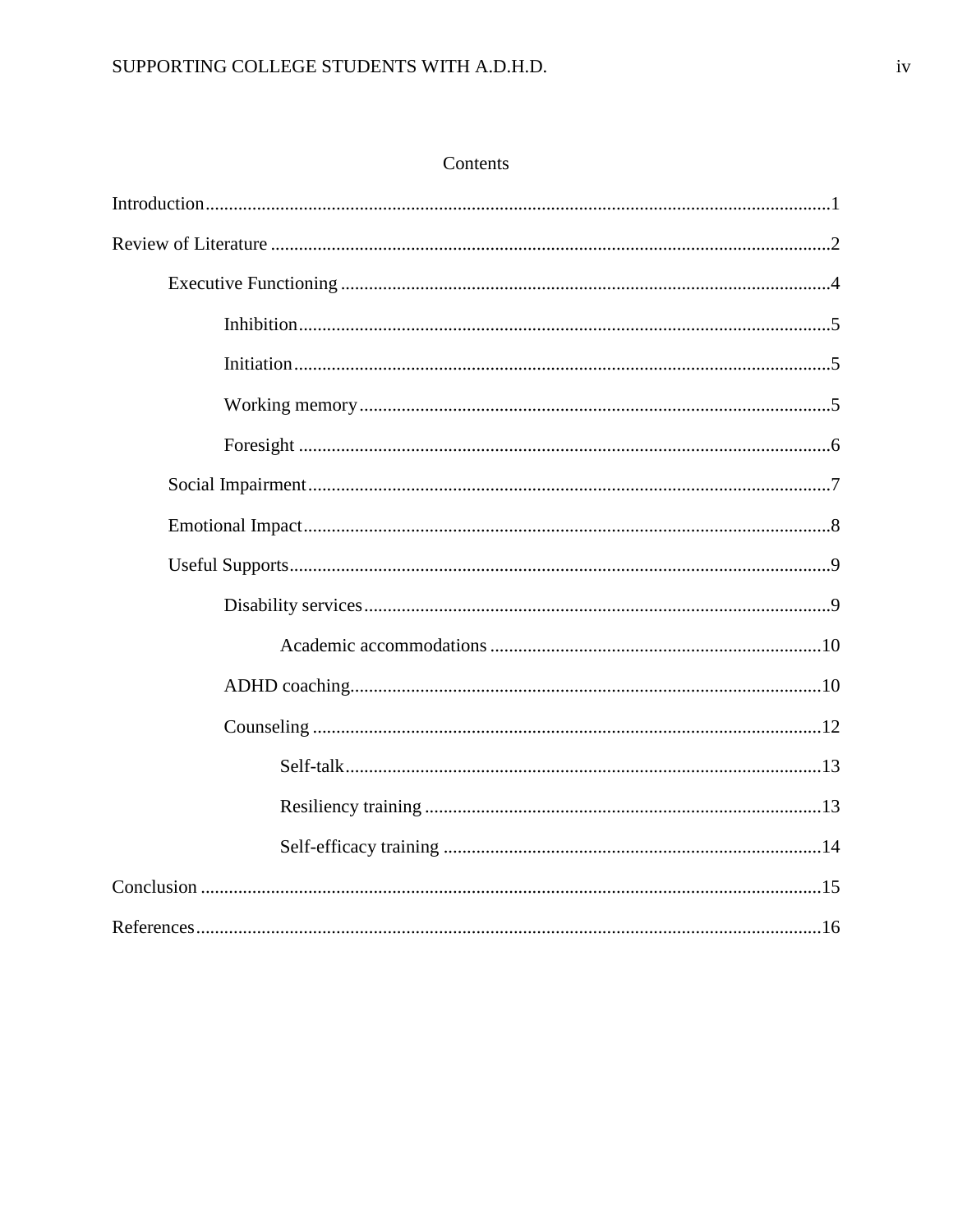## **Introduction**

The importance of a college education for many types of careers has been stressed for quite some time in the United States, and it seems that this will continue to be the case for the foreseeable future. According to a report from Achieve, Inc. (2012), technological changes in the workplace, as well as changes in the global economy, have caused employers to place greater value on workers with higher levels of education. The report describes the future needs of the United States workforce by stating that in the year 2018, "63% of all jobs will require some kind of postsecondary education and training" (Achieve, 2012).

Marketplace demands for educated workers will continue to push most graduating high school students on to colleges and universities in pursuit of associates and undergraduate degrees, as well as advanced degrees. The academic workload placed upon college students can be very challenging. In particular, students with disabilities are more likely to struggle with various academic tasks than students who do not have disabilities (Pingry O'Neill, Markward & French, 2012). Students with disabilities, depending on their specific disabilities, may have more difficulty than their non-disabled peers with study skills, test-taking, comprehension, and notetaking skills, to name a few. They also may encounter instructors who are not aware of or are not willing to incorporate teaching methods that will best suit their individual educational needs (Pingry O'Neill et al., 2012).

One prominent population of students with disabilities, and the focus of this paper, is students with Attention-deficit/hyperactivity disorder (ADHD). Fleming and McMahon (2012) describe the challenges faced by this group of students:

Attention-deficit/hyperactivity disorder (ADHD) affects between 2 and 8% of college students. ADHD is associated with impaired academic, psychological, and social functioning, and with a wide array of negative outcomes including lower GPAs,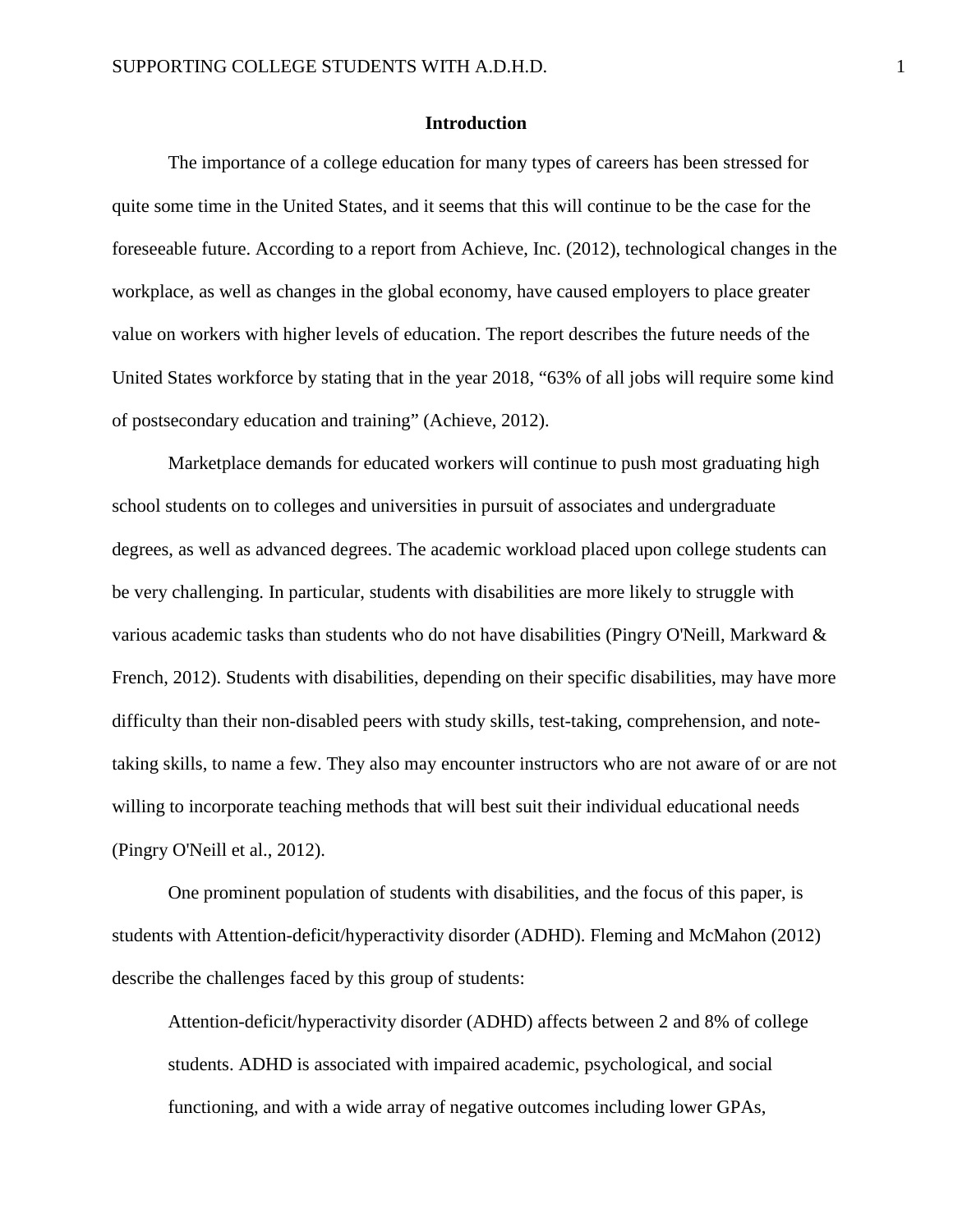graduation rates, and self-reported quality of life. The college environment often brings decreased external structure and increased availability of immediate rewards, presenting added demands for behavioral self-regulation—an area in which students with ADHD are already vulnerable (p. 303).

Since students with ADHD encounter such specific impairments and environmental challenges found in the collegiate setting, and postsecondary education is so vital for success in many fields of the United States workforce, it is important for university support staff and other professionals who work with college students to utilize the best practices and interventions for supporting this population as these students work towards a successful career. Without proper supports, navigating the requirements of a degree program can be an especially difficult task for a student with ADHD. Colleges, support staff, mental health professionals, and students with ADHD should have knowledge of the challenges ADHD poses as well as specific strategies that are proven to help students be successful.

#### **Review of Literature**

To appropriately address the concerns of students with ADHD and discuss the ways in which advocates can best support this population, it's important to have a clear definition and understanding of the disorder.

The *Diagnostic and Statistical Manual of Mental Disorders* (5th ed.; *DSM–5*; American Psychiatric Association [APA], 2013) states: "The essential feature of ADHD is a persistent pattern of inattention and / or hyperactivity-impulsivity that interferes with functioning or development." Inattention includes behaviors such as falling off task, an inability to remain persistent, trouble with focus, and a lack of organization which cannot be attributed to intentional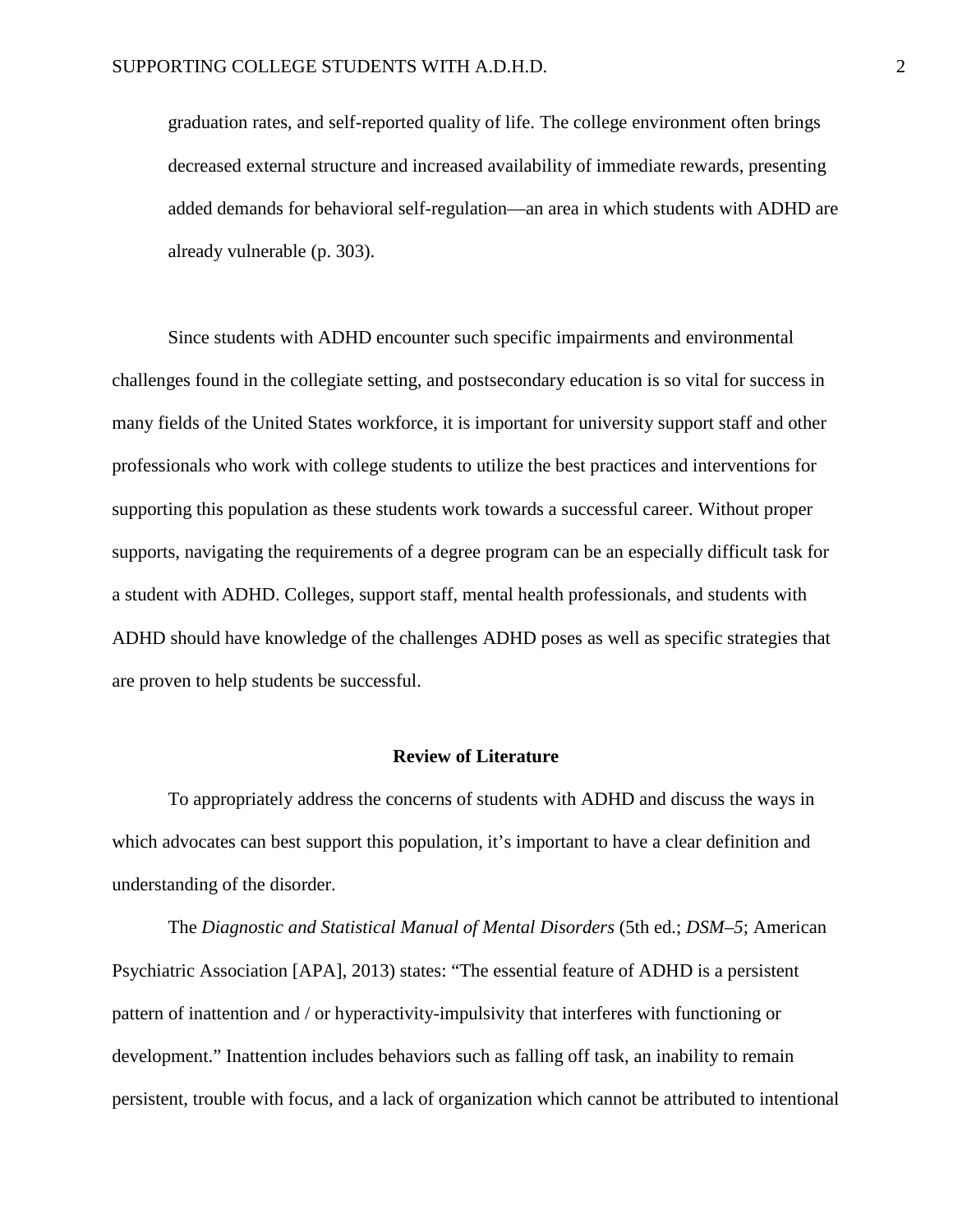defiance or a lack of comprehension (APA, 2013). Hyperactivity involves many types of movement activities at inappropriate times including "excessive fidgeting, tapping, or talking" while in adults it manifests as "extreme restlessness or wearing others out with their activity" (APA, 2013). The feature of impulsivity has to do with actions that are carried out in the spur of the moment without planning which may be potentially harmful, possibly as a method of obtaining an immediate reward of some kind or due to an inability to wait for an outcome (APA, 2013). Impulsivity means more than sudden physical movement. Other types of impulsivity include "social intrusiveness such as interrupting others excessively, or making important decisions without consideration of long-term consequences" (APA, 2013).

In order to properly diagnose ADHD, it is important that several symptoms are able to be confirmed as occurring before the age of 12 since ADHD begins in childhood (APA, 2013). It is important to try to confirm symptoms from multiple sources, especially if the individual has reached adulthood because it is unreliable to depend on the memory of one source after so much time has passed (APA, 2013).

Another requirement for proper diagnosis is the observation of symptoms across multiple settings, such as home, school, and work, which also necessitates the consolation of multiple sources who can confirm that behaviors take place in more than one setting (APA, 2013). Some settings which are more novel, interesting, or engaging may make the recognition of ADHD symptoms more difficult, which should be taken into consideration (APA, 2013).

While college students with ADHD tend to possess greater capabilities in the areas of cognition and compensation for the deficits they face compared to their peers with ADHD who do not attend college, their performance in the college environment is more likely to be less successful than their non-ADHD peers (Fleming & McMahon, 2012). College students with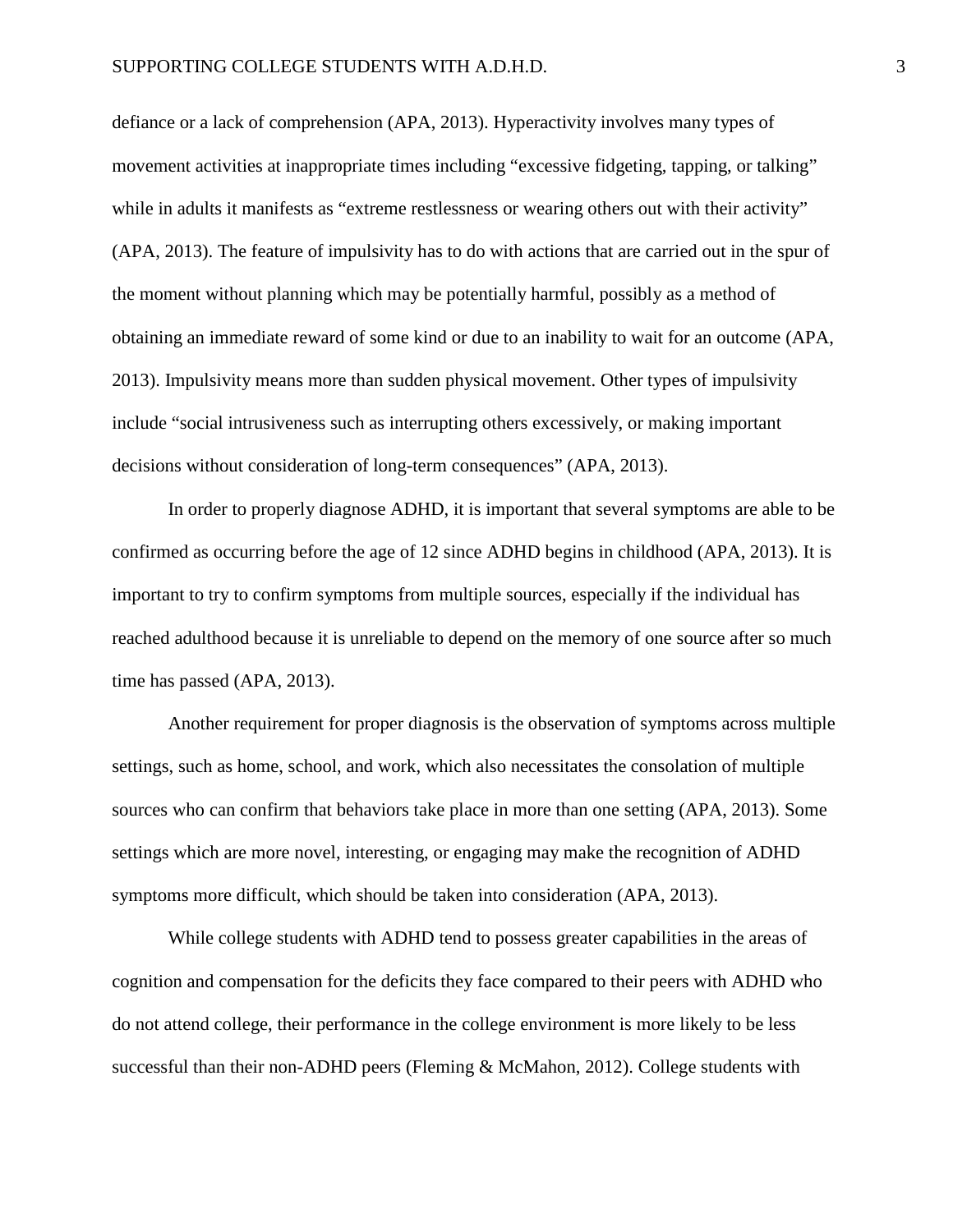ADHD "tend to have lower grade point averages (GPA), higher rates of academic probation and dropout, and poorer functioning across several domains" (Fleming & McMahon, 2012, p. 304). **Executive Functioning**

According to Kutscher (2008) ADHD should be thought of in terms of its effect on executive function. Parker, Hoffman, Sawilowsky, and Rolands (2001) refer to executive function as an all-encompassing term used to describe the components of self-regulation that drive organization, planning, and execution, as well as other cognitive activities and emotional responses. Rickel and Brown (2007) describe executive function as "a term used to describe a spectrum of the brain's control processes that integrate, focus, activate, and prioritize other neurological functions" and add that "external demands on executive function increase as humans develop, and become more complex and important as maturity continues."

Adolescents who continue on to college certainly experience an immediate increase in external demands on executive function as many aspects of their former lives as high school students change or disappear altogether. Class schedules are more variable and completely up to the student to manage, professors do not check in with individuals on coursework progress, and parents are not called if there are attendance issues or other problems with performance. "This environmental shift poses a double dilemma. Students with ADHD lose the structure provided by the secondary school schedule, but they are also further removed from people who have helped them manage their innate difficulties with self-regulation" (Buchanan, 2011, p. 195). Many will live away from their families for the first time, becoming completely responsible for their morning and nighttime routines, and sleep hygiene in general. These new tasks, which require greater effort to manage, clash with the influx of opportunities for immediate rewards as Fleming and McMahon (2012) point out, such as increased socialization, college-sponsored activities and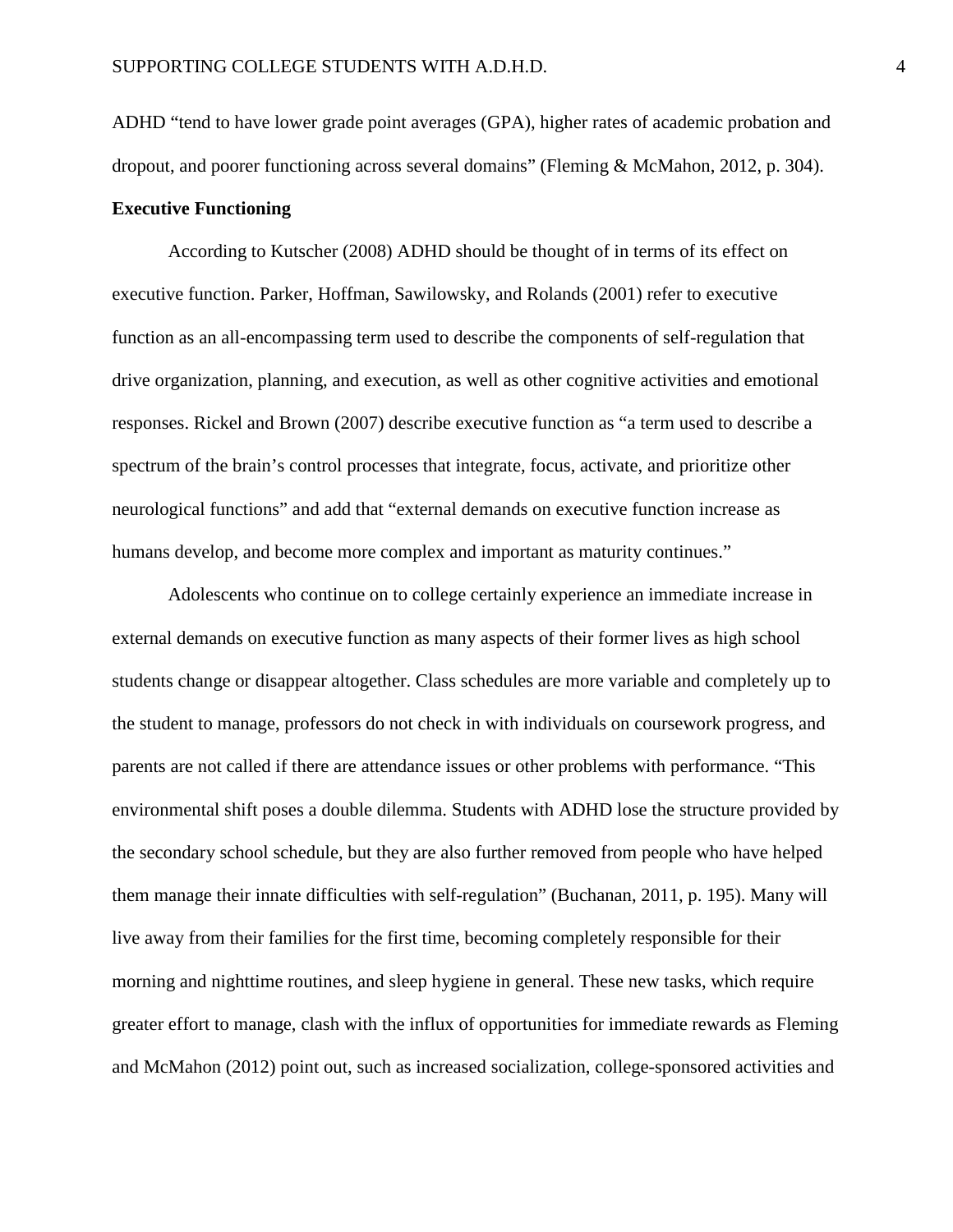events, parties, and general downtime activities. Select areas of executive function, which are of particular importance to college students, will now be examined.

**Inhibition.** Unlike animals, which act and react solely on instinct, humans have the ability to regulate their behavior by acting according to plans in order to achieve the best outcomes for the future (Kutscher, 2008). Inhibition is described by Kutscher (2008) as the key executive function due to its ability to "put the brakes on your behavior" (p. 16); allowing you to successfully execute pre-formed plans by avoiding distractions and staying on course. By utilizing the function of inhibition, an individual is afforded time to consider options before reacting. Individuals with ADHD will struggle with this executive function by lacking the ability to avoid distractions, instant reactions, or physically acting on things in the environment, which are representative of the three hallmark signs of ADHD, respectively: inattentiveness, impulsiveness, and hyperactivity (Kutscher, 2008).

**Initiation.** This executive function is the act of beginning a task. For a college student tasked with reading assignments, papers to write, and other general homework, initiation can be a challenging obstacle to overcome (Kutscher, 2008). This is related to procrastination which can take the form of all sorts of activities that prevent the start of academic work, ranging from things that are related to academic function such as sharpening a pencil, or attending to some lesser matter for another class, to things that are simply more interesting such as watching some type of video programming or searching for new music to listen to (Kutscher, 2008). Again, the inability to inhibit other choices and distractions is a real struggle for a college student with ADHD.

**Working memory.** Kutscher (2008) describes working memory as the act of keeping multiple ideas operational in the mind at a single time. To reflect on past mistakes in order to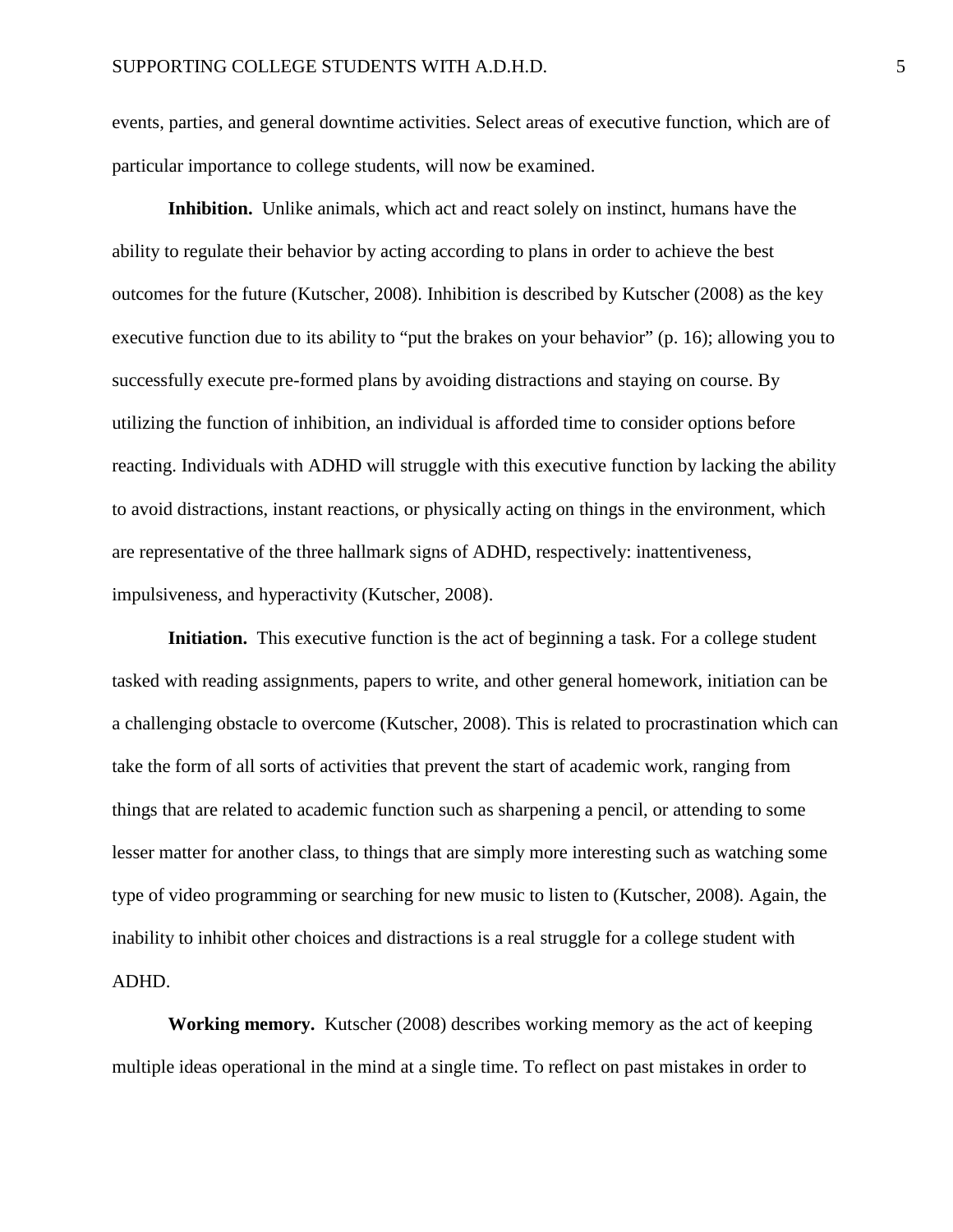make an appropriate adjustment in the present situation, the lesson from the past and the current moment must be considered at the same time, and ideally the reason for achieving a good outcome, the future goal, should also be present in the immediate mind (Kutscher, 2008). An example that illustrates the difficulty of this executive function for the college student with ADHD is remembering the end-goal of graduating from college with good grades, for the purpose of landing a stable and rewarding career, while fighting the present-moment distractions of a stimulating event or activity. The inability to inhibit a present-moment distraction can block out the ideally-prioritized future goal, which is a deficit in working memory (Kutscher, 2008).

Another deficit in the area of working memory, referred to as "adding emotion to fact" (Kutscher, 2008, p. 20), is crucial for motivation since motivation requires the use of emotion along with the activity being attempted. A salient example that demonstrates the cost of this deficit in a college student with ADHD is the memory of a past failure to meet a deadline for class without fully recalling the emotional tag that went along with that failure, which in this case is the dread, fear, or disappointment in the consequence of missing that assignment deadline (Kutscher, 2008). This is one of the reasons why a frustrating pattern of this behavior is able to continue despite the negative outcomes.

Foresight. Kutscher (2008) defines foresight as "predicting and planning for the future" (p. 19); and remarks how difficult this executive function is for an individual with ADHD who possesses an underperforming working memory in combination with a lessened ability to handle distractions in the current moment. He continues by painting a picture of people with ADHD as "prisoners of the present" (p. 19); who are unprepared for the future and often experience the most difficulty with their poor handle on the function of foresight.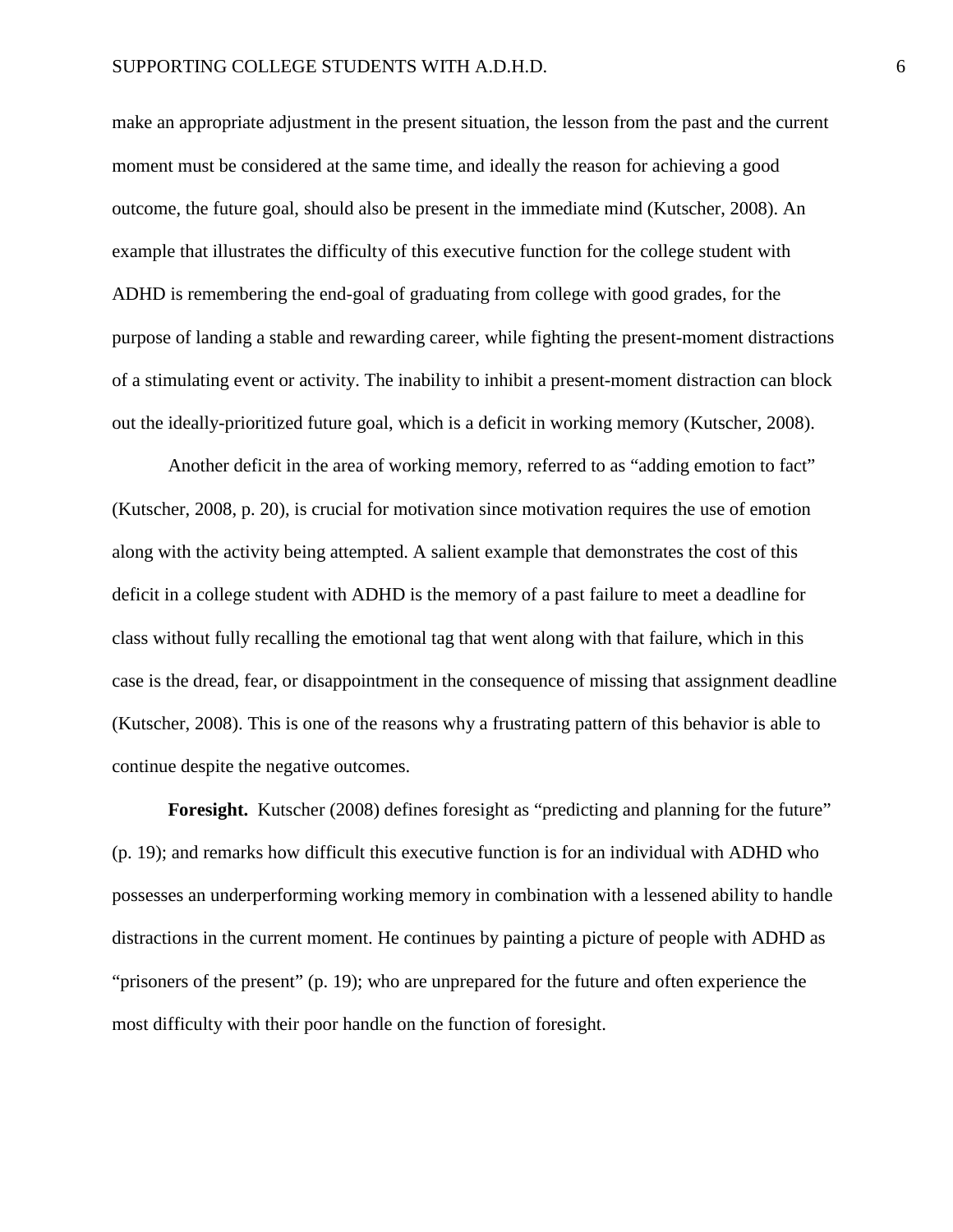#### **Social Impairment**

Fleming and McMahon (2012) claim that ADHD has been shown to negatively impact social functioning in college students. "College students with ADHD report lower social skills and social adjustment than peers matched on age, gender, and GPA, with moderate-to-large effect sizes" (Fleming & McMahon, 2012). Male students who exhibit symptoms of inattention have been associated with delayed formation of romantic relationships, lower confidence and assertiveness in scenarios with females, as well as poorer reviews from female peers based on 1 minute interactions (Fleming & McMahon, 2012). These are highly significant impairments at any age, but are especially detrimental during the developmental period of late adolescence when these skills are of great importance.

Females with ADHD reported making sudden hurtful comments and referred to themselves as being blunt (Fleming & McMahon, 2012). Buchanan (2011) describes students with ADHD as "less capable of monitoring and self-regulating their behavior" in social situations, tending to fixate on certain details more than is helpful. Collections of self-reported personality characteristics reveal that college students with ADHD "appear to be more confrontive and aggressive, more independent, less rule-focused, and less influenced by corrective feedback, whether positive or negative" (Fleming & McMahon, 2012, p. 305).

Students with ADHD actually held lower opinions of other individuals with ADHD compared to students without ADHD, though frequent contact with those who have ADHD led to more favorable ratings (Fleming & McMahon, 2012). College students with and without ADHD used more negative descriptors to talk about those with ADHD than positive words (Fleming & McMahon, 2012).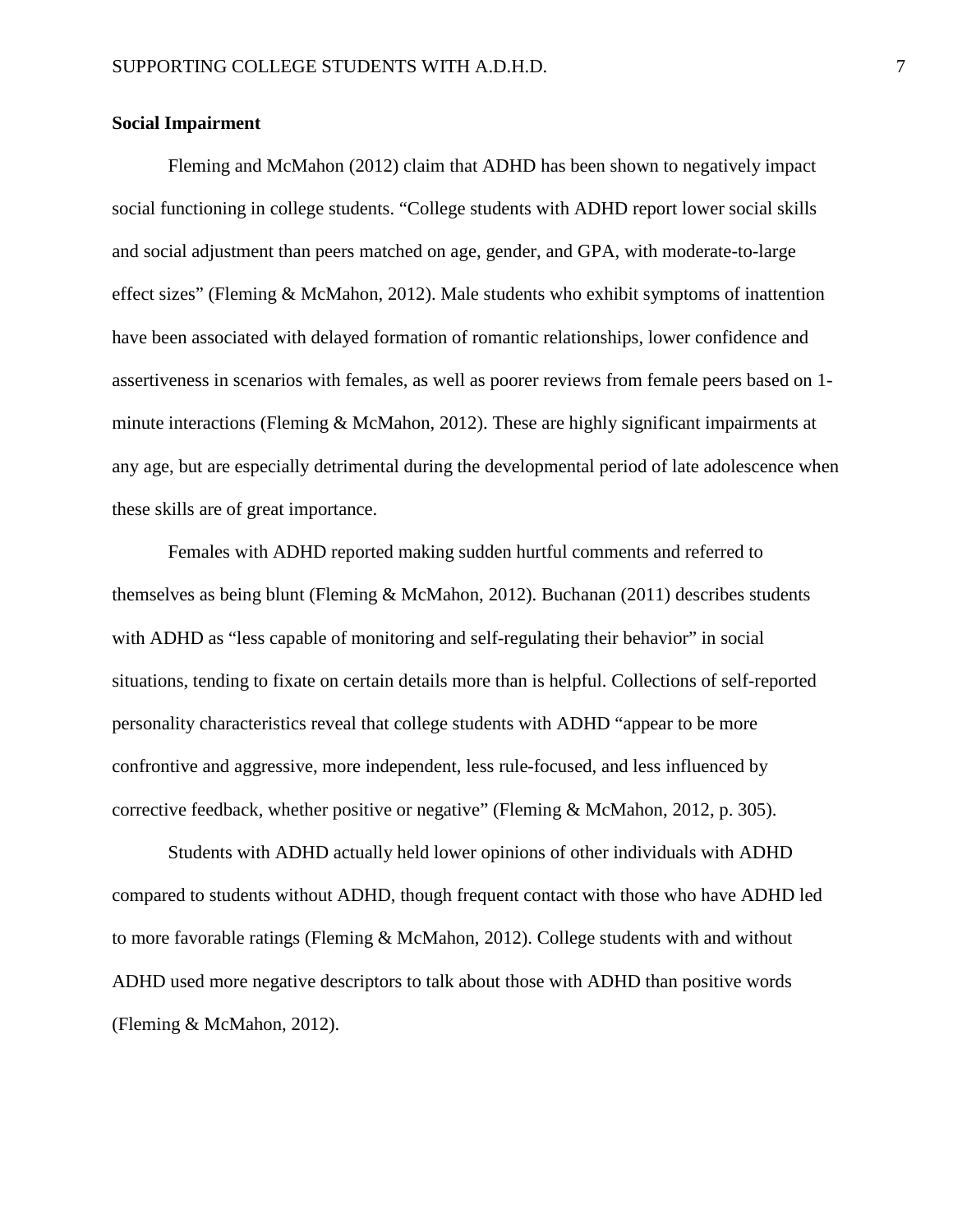#### **Emotional Impact**

Adolescents and adults with ADHD experience swings in affect from highs to lows in response to life experiences as well as less conscious factors, and the changes are known to occur in a matter of minutes or hours, up to several times each day (Wender, 1995). According to Wender (1995), an individual with ADHD will often state that their mood operates like a roller coaster, with the low times described as discontentment or boredom. This is unlike an individual with major depression, as those with ADHD are still able to experience pleasure if an appropriately positive scenario or encounter comes their way (Wender, 1995). A sense of the hardship that ADHD-induced emotional lows bring upon an individual is provided by Wender (1995):

Although the ADHD patient's spontaneous depressions are generally short-lived, the ADHD patient's propensity to get himself into realistic life difficulties is constant and may produce prolonged "depressions" or demoralization. The combination of academic, vocational, and interpersonal difficulties often causes the ADHD patient to construct and fall into a deep morass from which he cannot extricate himself readily. However, such "depressions" respond well to simple supportive therapy of various kinds. (pp. 28-29)

For the individual with ADHD trying to cope with a downturn in emotions, the inhibition of working memory in "adding emotion to fact" (Kutscher, 2008, p. 20), as was mentioned earlier, serves as a disadvantage since it would be helpful for a person with ADHD to remember past feelings while changing negative emotions into positive ones with the strategies that worked, and avoiding the strategies that didn't work by remembering the negative emotional associations (Kearnes & Ruebel, 2011). Furthermore, Kearnes and Ruebel (2011) explain that an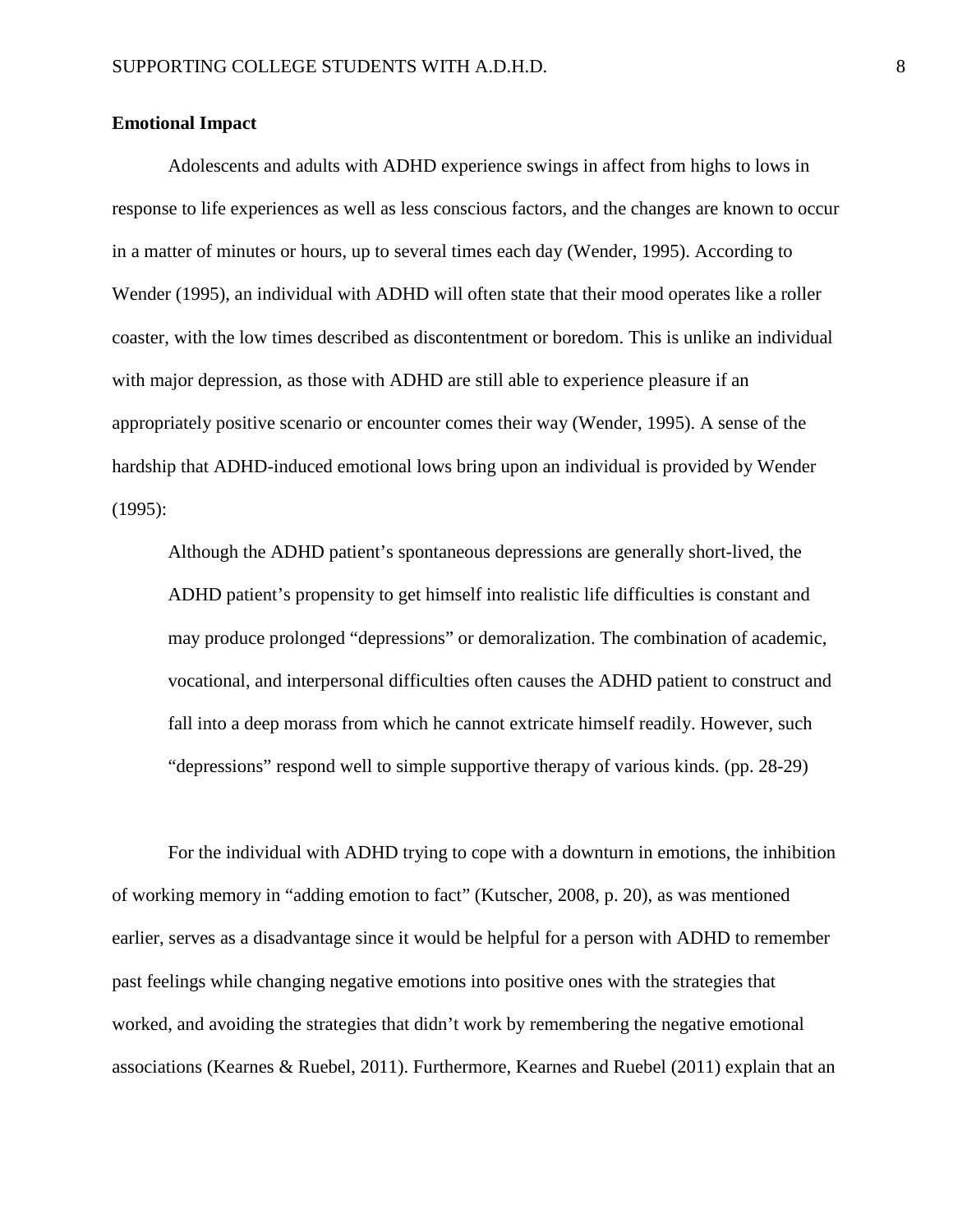individual with ADHD is more likely to exhibit negative affect immediately following a troubling event due to a deficit in inhibition and self-talk regulatory skills, leading to a quick, unfiltered reactionary response.

Results from the research study conducted by Kearnes and Ruebel (2011) support earlier research data ranking adults with ADHD higher on scores of emotionality. In their study, "regardless of gender, the adults with ADHD, Combined Type diagnosis rated themselves significantly higher on emotionality (ADSA Emotive) than adults receiving no diagnosis" (Kearnes & Ruebel, 2011, p. 39), meaning the ADHD participants showed greater "moodiness, tendency toward depression, and feelings of being easily overwhelmed by demands in life" (p. 39).

## **Useful Supports**

Despite the significant challenges that an individual with ADHD will face upon their arrival to campus and throughout their time in college, there are many options available to help them achieve success. Skills that may be lacking can be introduced and worked on, and skill areas which are already sufficient or partially developed can be strengthened. The following types of support can be used in combination with each other, based on the individual needs and preferences of each student.

**Disability services.** Students with ADHD will likely find that connecting with their campus Disability Services office is a worthwhile step in accessing many useful resources on campus. Staff members who work in disability services are allies who are familiar with the challenges of students with a wide range of disabilities including students with ADHD. Students have many reasons to seek out this support on their campus, from having a place where they can go for referrals to other helpful offices or departments on campus, having a place to access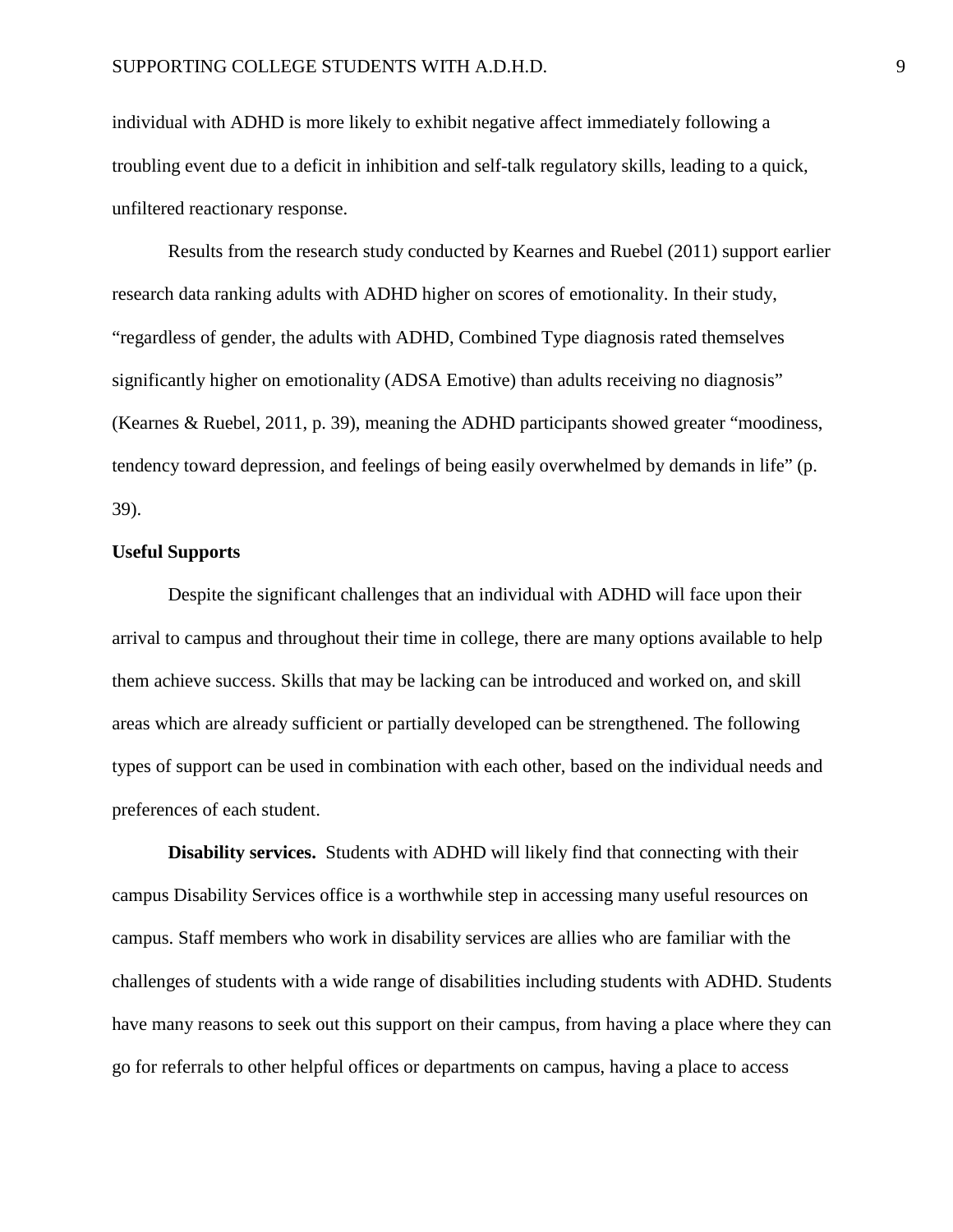special resources, tools, or tips related to ADHD, or just to find an understanding campus employee to consult with.

Students are most comprehensively served by their campus Disability Services office if they submit medical documentation of their ADHD diagnosis and follow the registration process of that office which will also likely involve the completion of an application as well. Registering with the Disability Services office may make a student eligible for academic accommodations that address the academic hardships caused by ADHD.

*Academic accommodations***.** Students with a documented disability, such as ADHD, are protected under the Americans with Disabilities Act of 1990, amended in 2008 (ADA), and Section 504 of the Rehabilitation Act of 1973 (Section 504) (Disability Rights California [DRC], 2012). ADA and Section 504 cover virtually all colleges and universities in the United States, including those run by religious organizations, provided that those institutions receive at least some amount of federal financial assistance (DRC, 2012).

Under these laws, students with appropriately documented ADHD can receive academic accommodations from their college or university, based on review of that documentation by the institution's disabilities services office which can determine the need for a variety of academic supports such as the ability to take exams and quizzes in a quiet, low distraction environment, or to take exams and quizzes with extended time or frequent breaks (Kranke, Jackson, Taylor, Anderson-Fye, & Floersch, 2013). Other technological accommodations may be available such as textbooks provided in an audio format, or devices to aid in note-taking, based on functional impairment outlined by the medical provider in the student's documentation.

**ADHD coaching.** A particularly useful and very specific form of support that students with ADHD should consider if they have access to one in their area is an ADHD coaching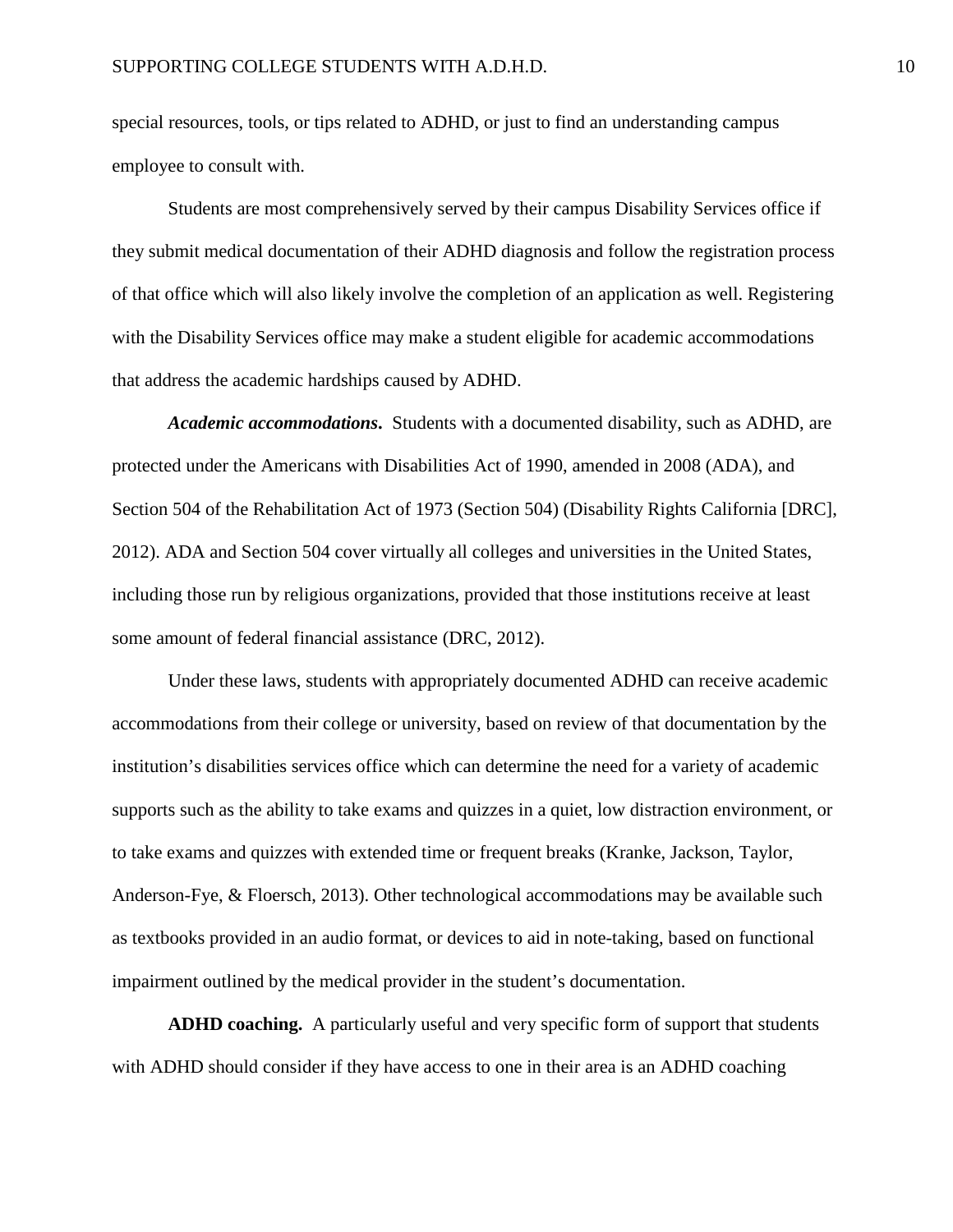service (Bausch, 2005). This support is not likely to be available to every student with ADHD who could use coaching assistance, and the additional costs may be prohibitive if coaching is not provided by the school, but those with the means to obtain a coach could benefit greatly (Bausch, 2005). "More and more schools are looking to ADHD coaching as an effective way to both attract and retain students" (Bausch, 2005, pg. 2).

Once a student is assigned to an ADHD coach, the pair will meet at regular intervals whether that is every other week, or once or twice a week (Bausch, 2005). The coach will review challenging areas for the student and specifically address the areas of executive functioning that will be worked on. If a student is having trouble making it to class or any other place of importance on time, a specific plan will be put into place to improve their timeliness. An emphasis is placed on establishing useful strategies that will serve the student long into the future as life skills, not just approaches to get by in school (Bausch, 2005). A key benefit of the ADHD coaching support pointed out by Bausch (2005) is the accountability and supervision factor. Students with an ADHD coach have someone looking out for their best interest in all ways related to executive functioning skills, who will serve as an independent and non-judgmental figure to help guide them and it's helpful that this is not a parent or teacher so there is no role confusion or conflicts (Bausch, 2005).

Findings from research conducted by Parker et al. (2011) indicated that four out of seven student participants felt "coaching changed how they formulated their goals and improved their capacity to attain them" (p. 121). These four students also indicated that they learned to reach higher with their goals, breaking apart the steps into more manageable pieces with multiple deadlines (Parker et al., 2011). Time management and motivation were also reportedly improved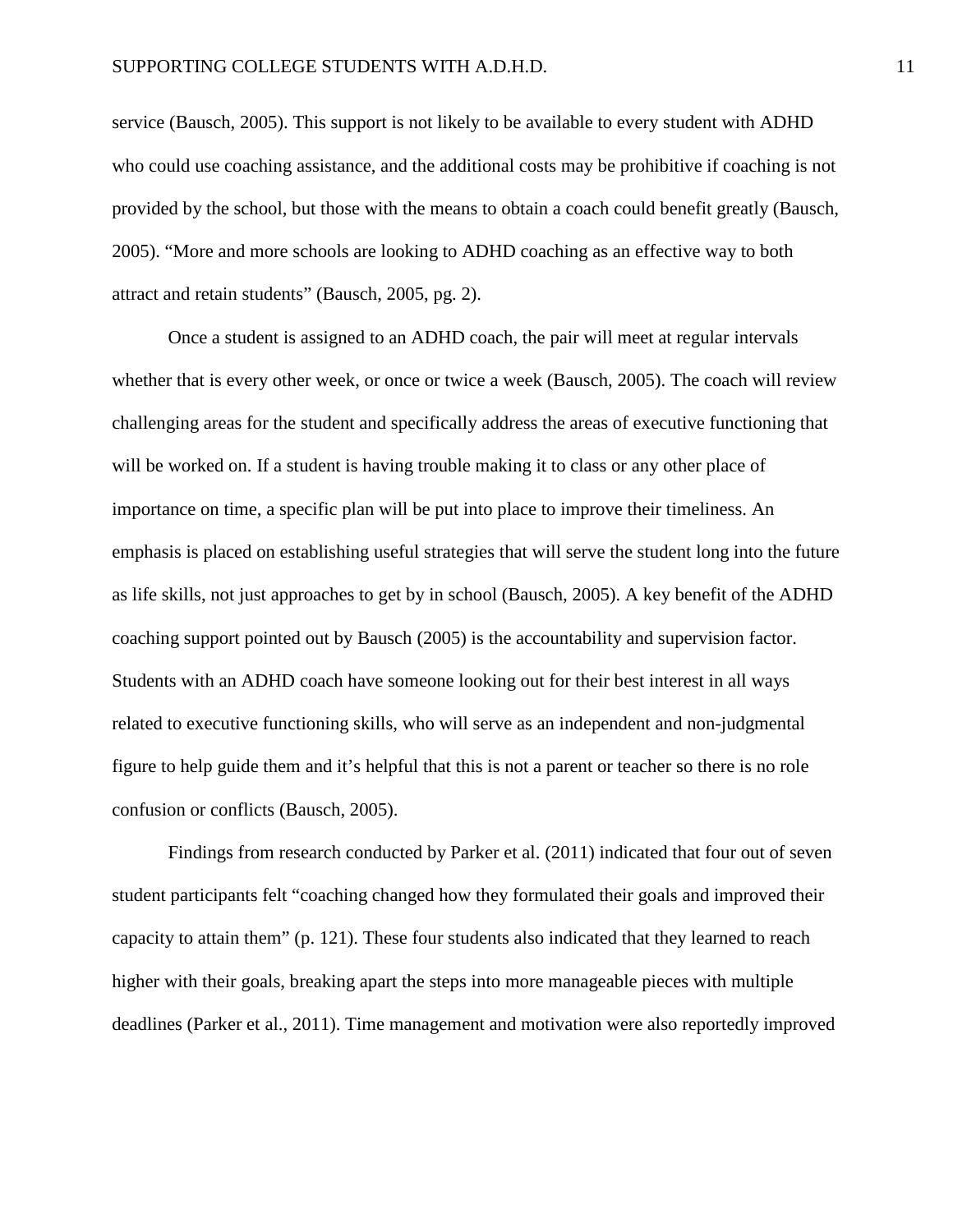in the eyes of students who claimed they benefited from their experience with an ADHD coach, though the work to accomplish these changes remained difficult (Parker et al., 2011).

Students in the Parker et al. (2011) study also reported an appreciation overall for their ADHD coaches' non-judgmental guidance, understanding, and "ability to challenge them to achieve meaningful goals" (p. 124). All of these coaching qualities and implemented changes allowed the students to recognize a growing confidence within themselves (Parker et al., 2011).

**Counseling.** Students that choose to seek counseling services due to their ADHD symptoms, whether it's on-campus, or through a community agency or private practice, can benefit from a variety of therapeutic approaches. Weinstein (1994) describes psychotherapy as a way to help an individual with ADHD by increasing their understanding of their diagnosis and what it means for them personally and functionally in all areas of their life. This is especially important for college students who are already at a very critical developmental stage in life, beginning the transition from late-adolescence to adulthood. ADHD is just another variable that further affects students in the "vocational, educational, social, sexual, and psychological" aspects of their life (Weinstein, 1994, p. 47).

According to Weinstein (1994), long-term therapy is an option that may potentially suit some individuals with ADHD, if there are character issues present which may require more work to deal with. Examples are learned defenses like obsessive behavior or hyper-vigilant behavior to stay on top of tasks, or avoidance and procrastination to avoid the act of making mistakes (Weinstein, 1994). These behaviors can become entrenched because they act as coping mechanisms, however maladaptive, which is why they may take a great deal of effort to change (Weinstein, 1994).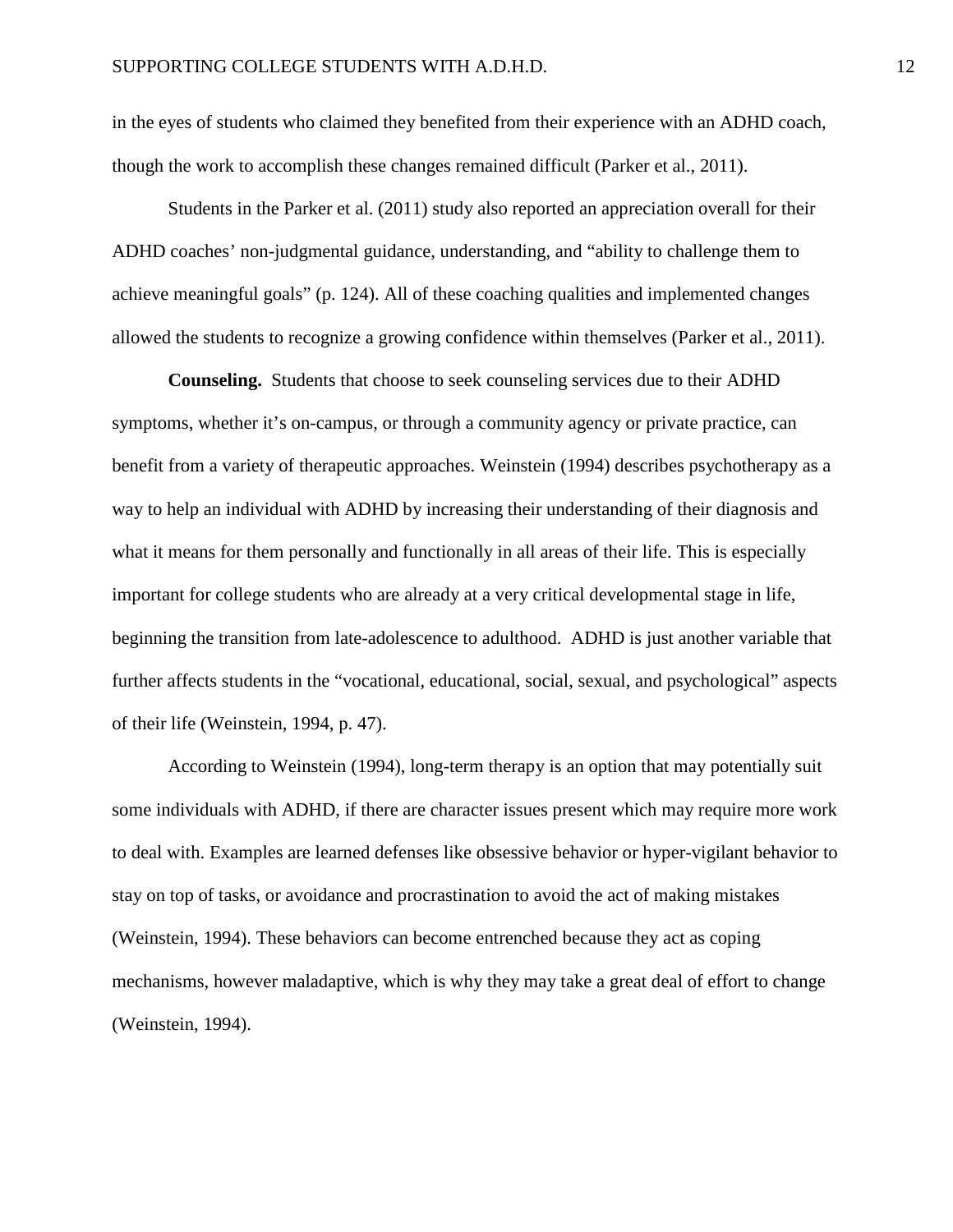Fortunately, counseling as an overarching support can provide either long-term assistance or short-term assistance for students with ADHD. Some specific counseling supports found in the literature, which can be delivered on a more short-term basis with college students, are the formation of or modification of self-talk, resiliency training, and self-efficacy training.

*Self-talk.*A specific method of remaining on task and regulating changes in the course of a task is the ability to speak to one's self internally, known as self-talk. This is useful skill because it allows for logical processing and weighing of alternatives before a decision is made in light of any new information that is available, and if performed correctly a beneficial choice will be made (Kutscher, 2008). The lack of an ability to inhibit reactions in an individual with ADHD prevents them from properly developing and utilizing the self-talk executive function, which explains symptoms of impulsivity even further (Kutscher, 2008). A counselor can help educate students with ADHD on the usefulness of employing appropriate internal dialogue as a skill to be used in everyday situations, and explain why this skill may have been missing from the student's toolbox in the past, based on their disorder. Not only can the counselor help the student develop strategies for adding appropriate self-talk in decision-making scenarios, they can also help the student realize the potential that positive self-talk towards themselves has and the consequences of using negative internal language towards themselves.

Self-talk exercises and education with a counselor address the very real emotional impact that ADHD can have on an individual, including the feeling of being on an emotional rollercoaster as reported by Wender (1995). Self-talk exercises may be considered a type of simple supportive therapy mentioned by Wender (1995).

*Resiliency training.* Due to the emotional pain that is present among college students with disabilities, including students with ADHD, it is important to know that research on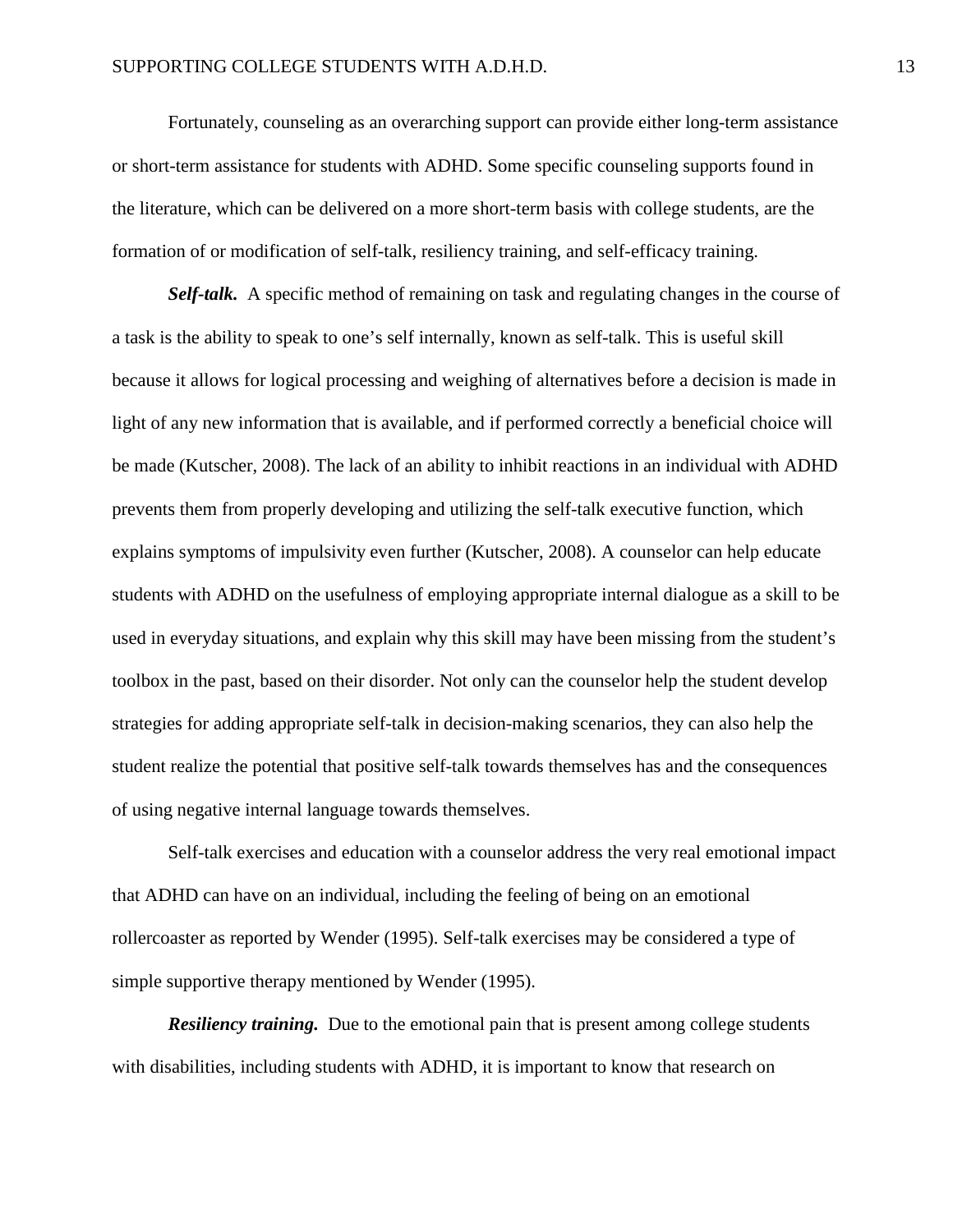resiliency training offers hope for students who find some situations in the college environment to be unbearable and unmanageable. Orr and Goodman (2010) discuss resiliency as the ability to overcome challenging situations, claiming that it is possible for anyone, including members of high-risk populations such as college students with disabilities, if the right provisions are available. According to Benard (2004), resiliency is bolstered by "caring relationships, high expectation messages, and opportunities for participation and contribution" (p. 43). Developing increased resiliency is an excellent way to guard against stressful situations that could derail the work of earlier successes. A counselor is an excellent resource for serving as and modeling a caring relationship, and someone who can deliver high expectation messages with sincerity.

*Self-efficacy training.*Another encouraging avenue mentioned in the research is the principle of self-efficacy. Research on self-efficacy, the belief in one's ability to accomplish a task, among college students with disabilities is limited (Costello & Stone, 2012). According to Costello and Stone (2012) self-efficacy plays a role in the way people feel, think, behave, and motivate themselves. Students with low self-efficacy may tend to demonstrate avoidant behavior in areas where they have failed before and believe they may fail again (Costello  $\&$  Stone, 2012). Costello and Stone (2012) discuss that some college students with disabilities do not even believe they deserve success because of their academic track record. College students with ADHD, struggling with inhibition of unhelpful behaviors, thoughts, and activities as well as other deficits in executive functioning, may find self-efficacy training to be useful in repairing their potentially damaged self-image. In combination with other forms of support and the implementation of organizational strategies, self-efficacy strengthening could work well for certain students.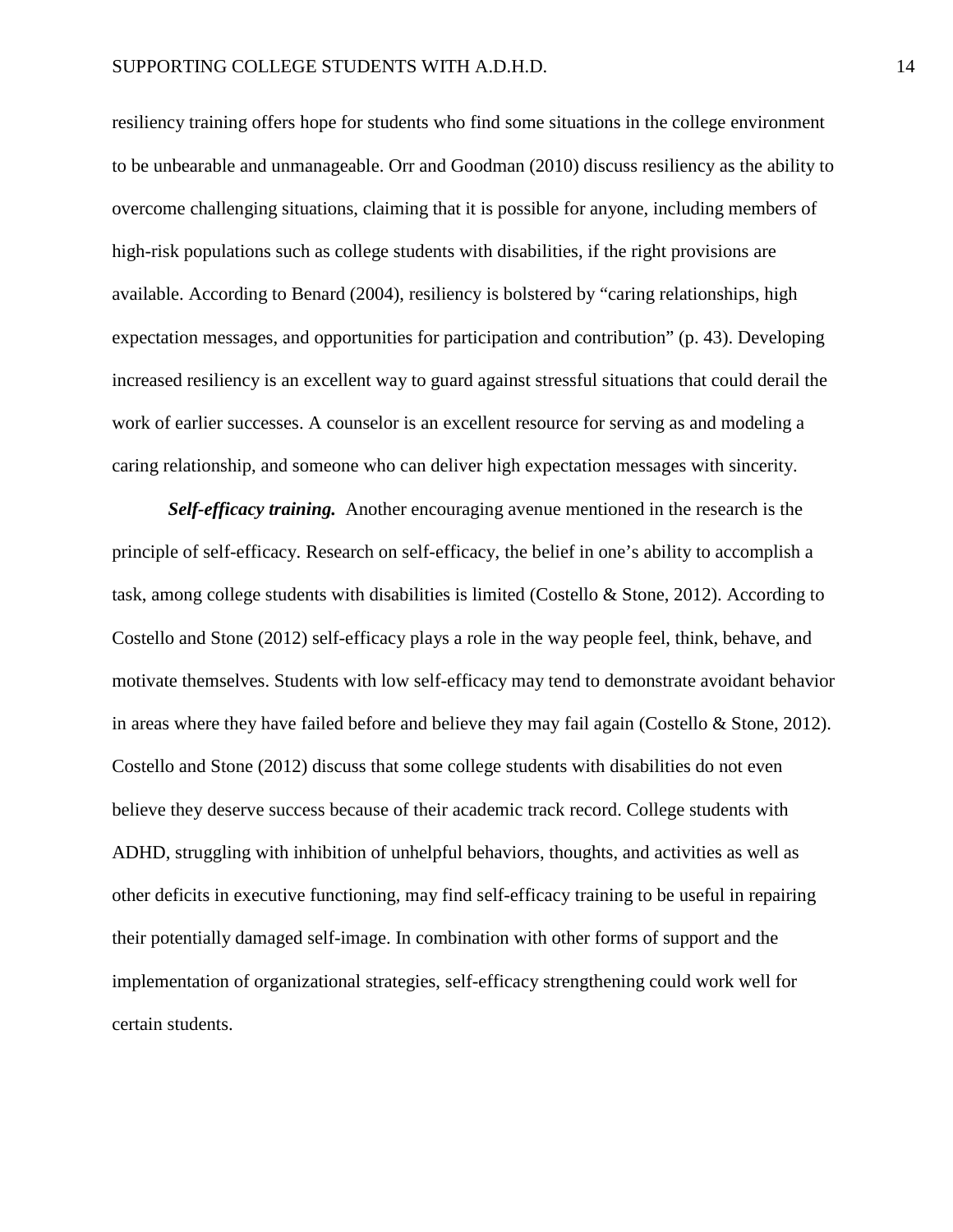#### **Conclusion**

In conclusion, all university student support staff, counselors, faculty and other advocates of college students should have an awareness of ADHD, knowledge of how it affects individuals who have it, and an awareness of the supports and best practices available for it on their respective college campuses. This paper has discussed various areas of impact that students with ADHD struggle with, detailing the deficits and challenges experienced in the areas of executive function, including inhibition, initiation, working memory, and foresight. These impacts should be known so that individual students with ADHD are not mistaken for being lazy, uncaring, or incapable and written off in the classroom or other areas of campus. Instead, caring and informed campus staff and faculty should direct students with ADHD to services and supports that address these deficits in productive ways.

Social impairment and emotional impacts were discussed in this paper to highlight the internal toll that ADHD takes on a person, not just in the classroom, but in all other areas of their life. This gives student support staff, faculty, and other advocates of college students insight into the struggles that are really faced, so that the disorder is not thought of as merely a short-term concentration issue, but a multifaceted one.

Discussing disability services and the academic accommodations that all students may be eligible for on campus, gives staff an idea of useful academic solutions which might be available should a student approach them with challenges, looking for answers. ADHD coaching, and the wide range of counseling services available which include, but are not limited to self-talk, resiliency training, and self-efficacy training, are good resources that all campus staff should have knowledge of as well, in order to make students with ADHD aware of the help that is available.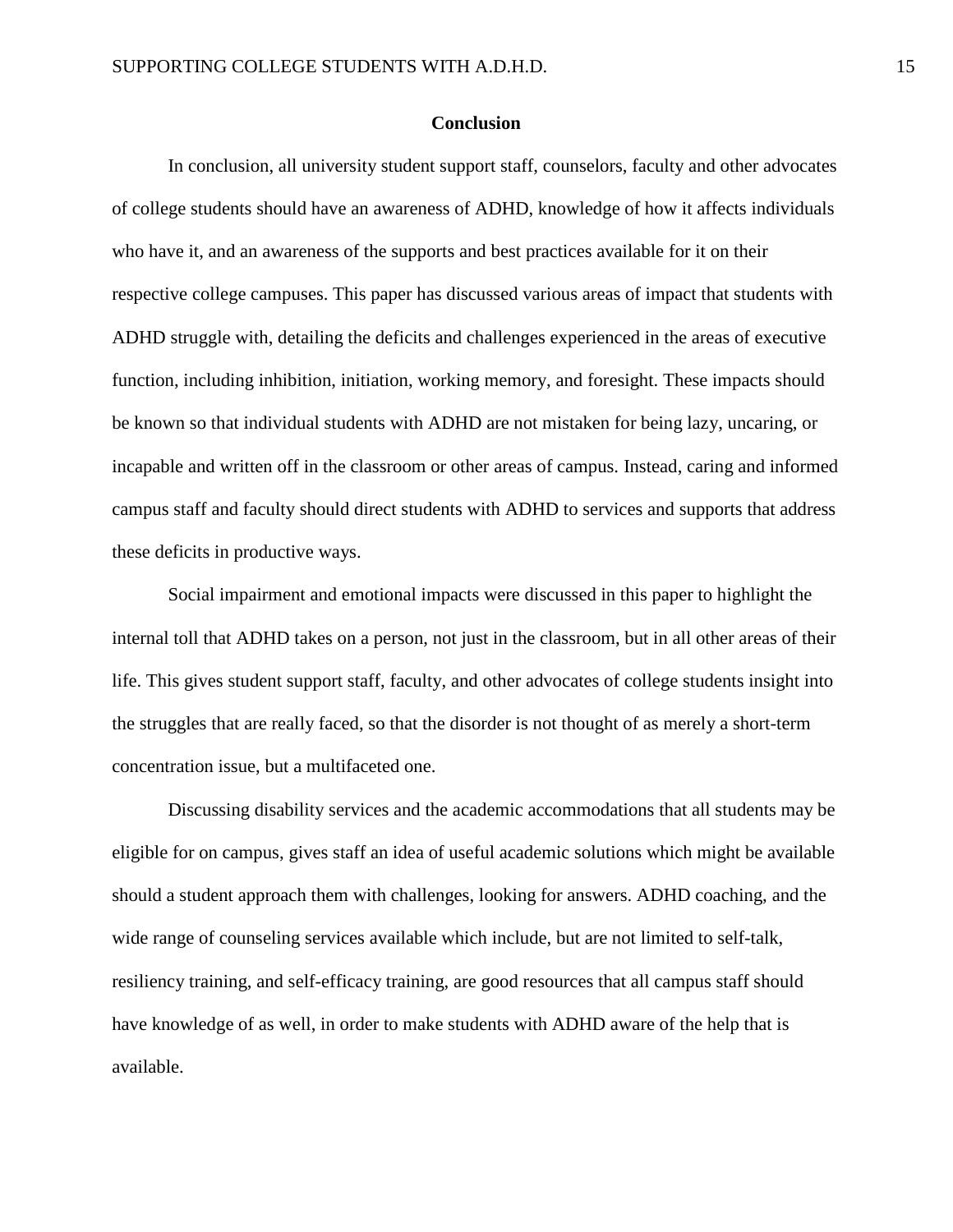#### References

- Achieve. (2012). *The future of the U.S. workforce: Middle skills jobs and the growing importance of postsecondary education.* Washington, DC.
- American Psychiatric Association. (2013). *Diagnostic and statistical manual of mental disorders* (5th ed.). Arlington, VA: American Psychiatric Publishing.

Bausch, D. M. (2005). What's wrong with that kid?. *Inquiry*, *10*(1), 70-74.

Benard, B. (2004). *Resiliency: What we have learned*. San Francisco: WestEd.

- Buchanan, T. (2011). Attention deficit/hyperactivity disorder and well-being: Is social impairment an issue for college students with ADHD?. *Journal Of Postsecondary Education And Disability*, *24*(3), 193-210.
- Costello, C., & Stone, S. (2012). Positive psychology and self-efficacy: Potential benefits for college students with attention deficit hyperactivity disorder and learning disabilities. *Journal of Postsecondary Education and Disability*, 25(2), 119-129.
- Disability Rights California. (2013, July 1). Rights of students with disabilities in higher education. Retrieved February 17, 2015, from http://www.disabilityrightsca.org/pubs/530901.pdf
- Fleming, A., & McMahon, R. (2012). Developmental context and treatment principles for ADHD among college students. *Clinical Child & Family Psychology Review*, *15*(4), 303- 329.
- Herbert, J. T., Welsh, W., Hong, B. S., Soo-yong, B., Atkinson, H. A., & Anne Kurz, C. (2014). Persistence and graduation of college students seeking disability support services. *Journal Of Rehabilitation*, 80(1), 22-32.